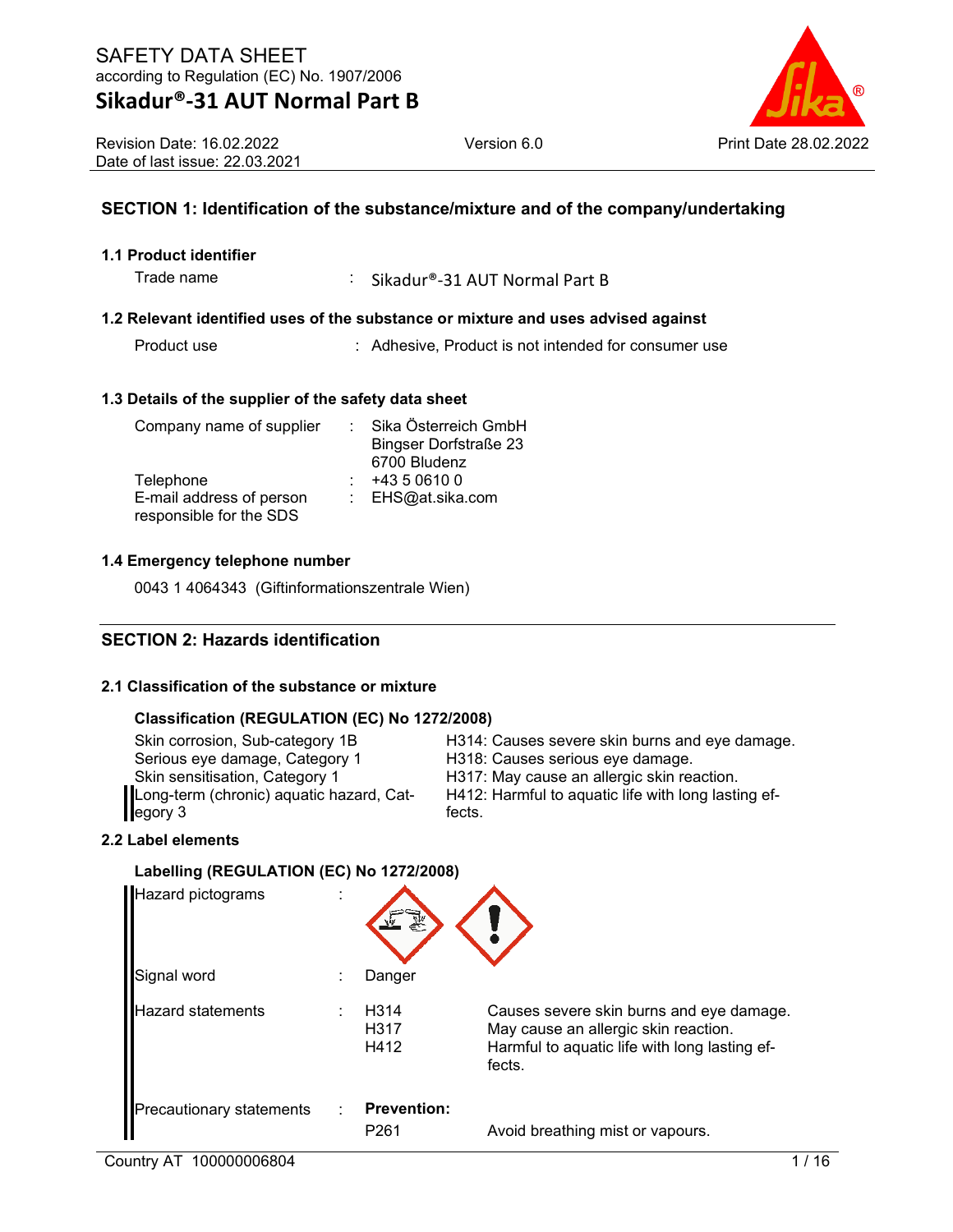# **Sikadur®-31 AUT Normal Part B**

Version 6.0 Print Date 28.02.2022

Revision Date: 16.02.2022 Date of last issue: 22.03.2021

| P273<br>P <sub>280</sub> | Avoid release to the environment.<br>Wear protective gloves/ protective clothing/<br>eye protection/ face protection.                                                                                                |
|--------------------------|----------------------------------------------------------------------------------------------------------------------------------------------------------------------------------------------------------------------|
| <b>Response:</b>         |                                                                                                                                                                                                                      |
|                          | P303 + P361 + P353 IF ON SKIN (or hair): Take off immedi-<br>ately all contaminated clothing. Rinse skin<br>with water.                                                                                              |
|                          | P304 + P340 + P310 IF INHALED: Remove person to fresh<br>air and keep comfortable for breathing. Im-<br>mediately call a POISON CENTER/ doctor.                                                                      |
|                          | P305 + P351 + P338 + P310 IF IN EYES: Rinse cautiously<br>with water for several minutes. Remove con-<br>tact lenses, if present and easy to do. Con-<br>tinue rinsing. Immediately call a POISON<br>CENTER/ doctor. |
|                          |                                                                                                                                                                                                                      |

#### **Hazardous components which must be listed on the label:**

3-aminomethyl-3,5,5-trimethylcyclohexylamine Amines, polyethylenepoly-, triethylenetetramine fraction Adduct IA (epoxy amine adduct)

#### **2.3 Other hazards**

This substance/mixture contains no components considered to be either persistent, bioaccumulative and toxic (PBT), or very persistent and very bioaccumulative (vPvB) at levels of 0.1% or higher.

Ecological information: The substance/mixture does not contain components considered to have endocrine disrupting properties according to REACH Article 57(f) or Commission Delegated regulation (EU) 2017/2100 or Commission Regulation (EU) 2018/605 at levels of 0.1% or higher.

Toxicological information: The substance/mixture does not contain components considered to have endocrine disrupting properties according to REACH Article 57(f) or Commission Delegated regulation (EU) 2017/2100 or Commission Regulation (EU) 2018/605 at levels of 0.1% or higher.

# **SECTION 3: Composition/information on ingredients**

#### **3.2 Mixtures**

#### **Components**

| Chemical name  | CAS-No.<br>EC-No.          | Classification     | Concentration<br>(% w/w) |
|----------------|----------------------------|--------------------|--------------------------|
|                | <b>Registration number</b> |                    |                          |
| benzyl alcohol | 100-51-6                   | Acute Tox. 4; H302 | $>= 5 - 5 10$            |
|                | 202-859-9                  | Acute Tox. 4; H332 |                          |
|                | 01-2119492630-38-          | Eye Irrit. 2; H319 |                          |
|                | <b>XXXX</b>                |                    |                          |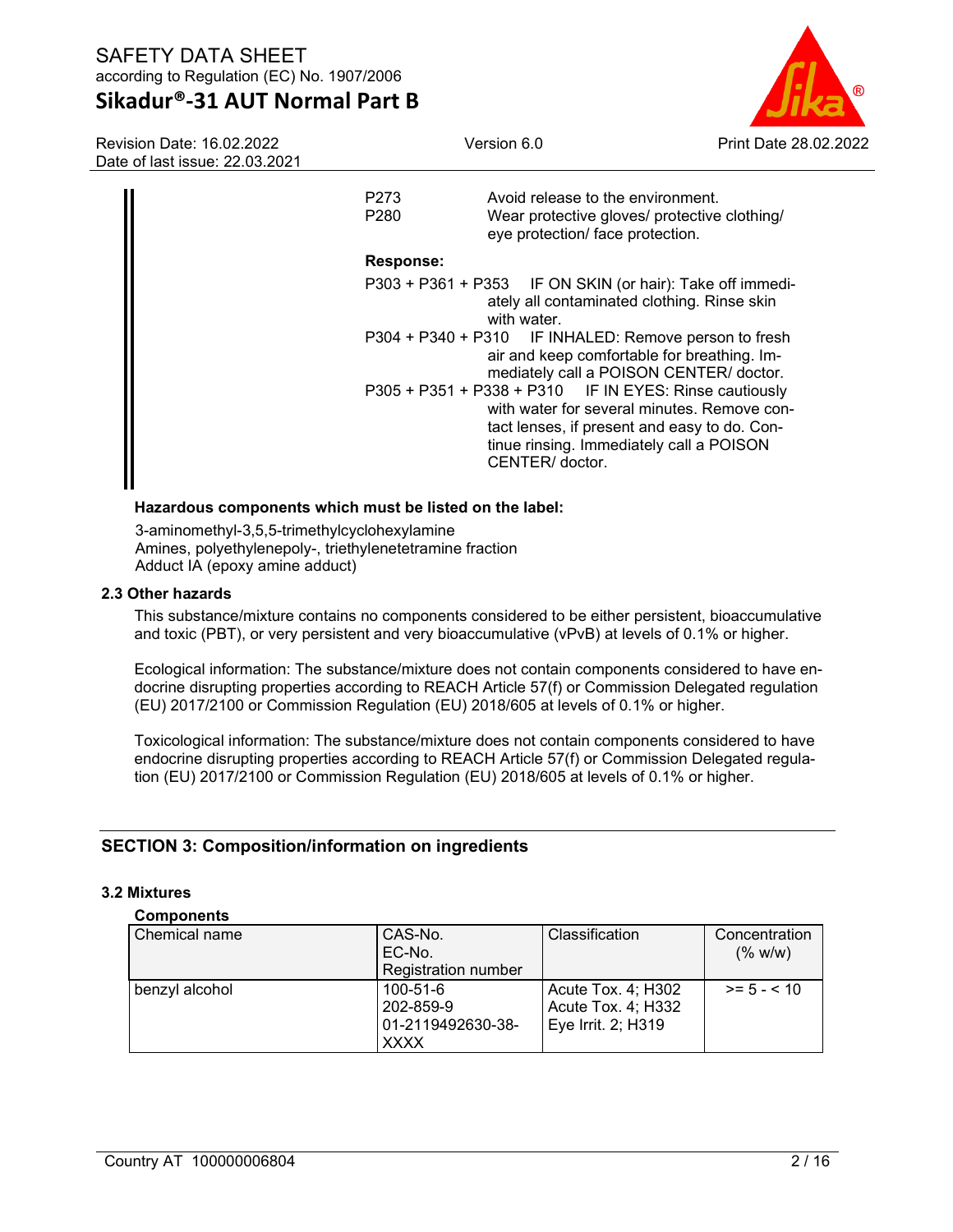# **Sikadur®-31 AUT Normal Part B**

Revision Date: 16.02.2022 Date of last issue: 22.03.2021

0,3 %

3-aminomethyl-3,5,5 trimethylcyclohexylamine

Acute Tox. 4; H302 Skin Corr. 1B; H314 Eye Dam. 1; H318 Skin Sens. 1A; H317

2855-13-2 220-666-8

XXXX

01-2119514687-32-



| diisopropyl-1,1'-biphenyl $>= 9.9 %$                                                                        | 01-2119982993-17-<br><b>XXXX</b>                               | Aquatic Acute 1;<br>H400<br>Aquatic Chronic 2;<br>H411                 |              |
|-------------------------------------------------------------------------------------------------------------|----------------------------------------------------------------|------------------------------------------------------------------------|--------------|
| $2,4,6-$<br>tris(dimethylaminomethyl)phenol<br>Contains:<br>bis[(dimethylamino)methyl]phenol<br>$\leq$ 15 % | $90 - 72 - 2$<br>202-013-9<br>01-2119560597-27-<br><b>XXXX</b> | Acute Tox. 4; H302<br>Skin Corr. 1C; H314<br>Eye Dam. 1; H318          | $>= 1 - 2.5$ |
| Adduct IA (epoxy amine adduct)                                                                              | 68609-08-5<br>614-657-1<br>01-2120106013-80-<br><b>XXXX</b>    | Acute Tox. 4; H302<br>Skin Sens. 1; H317<br>Aquatic Chronic 2;<br>H411 | $>= 1 - 2.5$ |

For explanation of abbreviations see section 16.

# **SECTION 4: First aid measures**

#### **4.1 Description of first aid measures**

| General advice | : Move out of dangerous area.<br>Consult a physician.<br>Show this safety data sheet to the doctor in attendance. |  |
|----------------|-------------------------------------------------------------------------------------------------------------------|--|
| If inhaled     | Move to fresh air.<br>Consult a physician after significant exposure.                                             |  |



 $>= 3 - 5$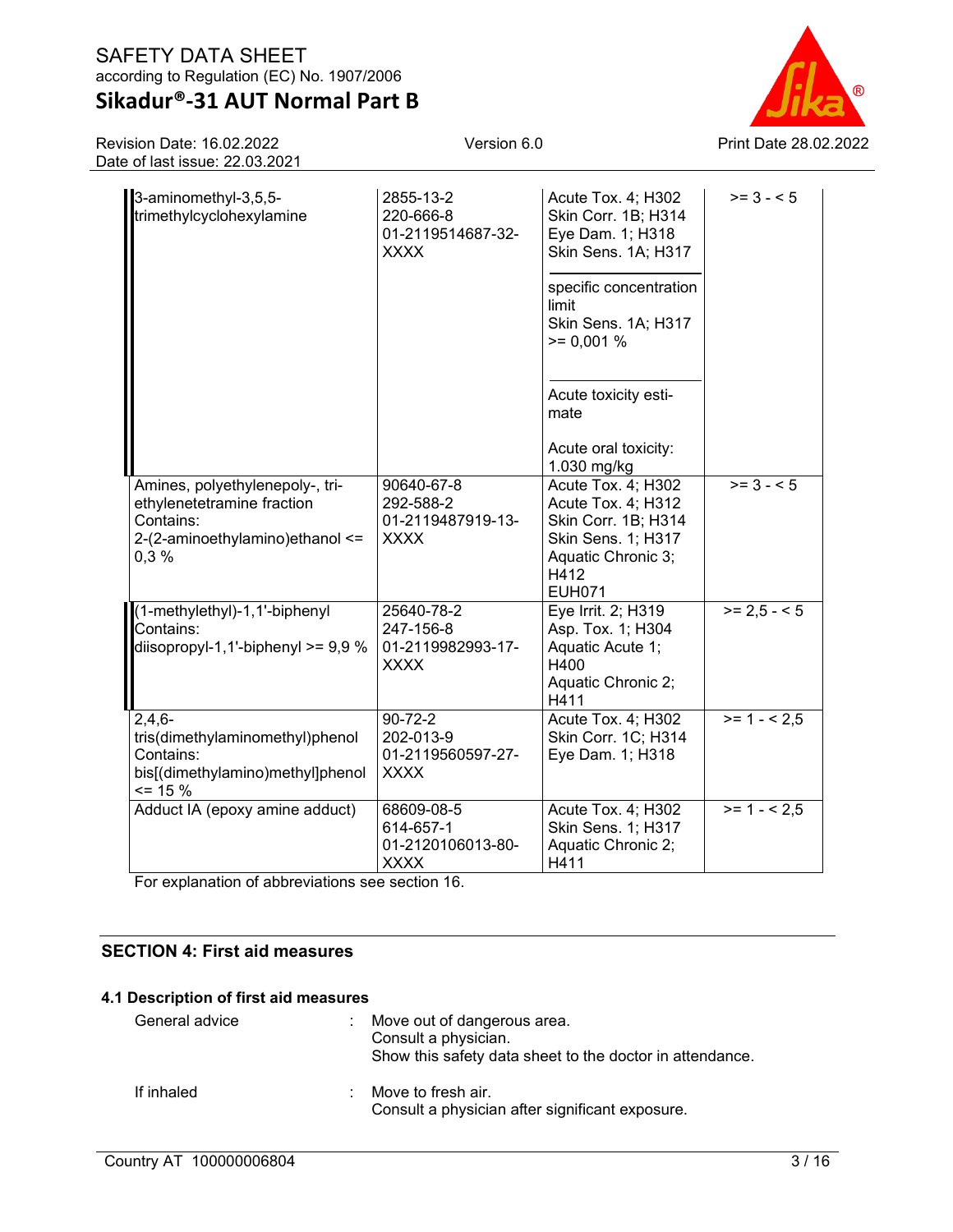# **Sikadur®-31 AUT Normal Part B**



| Revision Date: 16.02.2022<br>Date of last issue: 22.03.2021 | Version 6.0                                                                                                                                                                                                                                                                                                             | Print Date 28.02.2022 |
|-------------------------------------------------------------|-------------------------------------------------------------------------------------------------------------------------------------------------------------------------------------------------------------------------------------------------------------------------------------------------------------------------|-----------------------|
| In case of skin contact                                     | Take off contaminated clothing and shoes immediately.<br>Wash off with soap and plenty of water.<br>Immediate medical treatment is necessary as untreated<br>wounds from corrosion of the skin heal slowly and with difficul-<br>ty.                                                                                    |                       |
| In case of eye contact                                      | Small amounts splashed into eyes can cause irreversible tis-<br>sue damage and blindness.<br>In the case of contact with eyes, rinse immediately with plenty<br>of water and seek medical advice.<br>Continue rinsing eyes during transport to hospital.<br>Remove contact lenses.<br>Keep eye wide open while rinsing. |                       |
| If swallowed                                                | Do not induce vomiting without medical advice.<br>Rinse mouth with water.<br>Do not give milk or alcoholic beverages.<br>Never give anything by mouth to an unconscious person.                                                                                                                                         |                       |
|                                                             | 4.2 Most important symptoms and effects, both acute and delayed                                                                                                                                                                                                                                                         |                       |
| Symptoms                                                    | Allergic reactions<br>Dermatitis<br>See Section 11 for more detailed information on health effects<br>and symptoms.                                                                                                                                                                                                     |                       |
| <b>Risks</b>                                                | Health injuries may be delayed.<br>corrosive effects<br>sensitising effects                                                                                                                                                                                                                                             |                       |
|                                                             | May cause an allergic skin reaction.<br>Causes serious eye damage.<br>Causes severe burns.                                                                                                                                                                                                                              |                       |
|                                                             | 4.3 Indication of any immediate medical attention and special treatment needed                                                                                                                                                                                                                                          |                       |
| Treatment                                                   | Treat symptomatically.                                                                                                                                                                                                                                                                                                  |                       |
| <b>SECTION 5: Firefighting measures</b>                     |                                                                                                                                                                                                                                                                                                                         |                       |

| 5.1 Extinguishing media      |  |                                                                                                                                          |  |  |
|------------------------------|--|------------------------------------------------------------------------------------------------------------------------------------------|--|--|
| Suitable extinguishing media |  | In case of fire, use water/water spray/water jet/carbon diox-<br>ide/sand/foam/alcohol resistant foam/chemical powder for<br>extinction. |  |  |

# **5.2 Special hazards arising from the substance or mixture**

|      | Hazardous combustion prod- : No hazardous combustion products are known |
|------|-------------------------------------------------------------------------|
| ucts |                                                                         |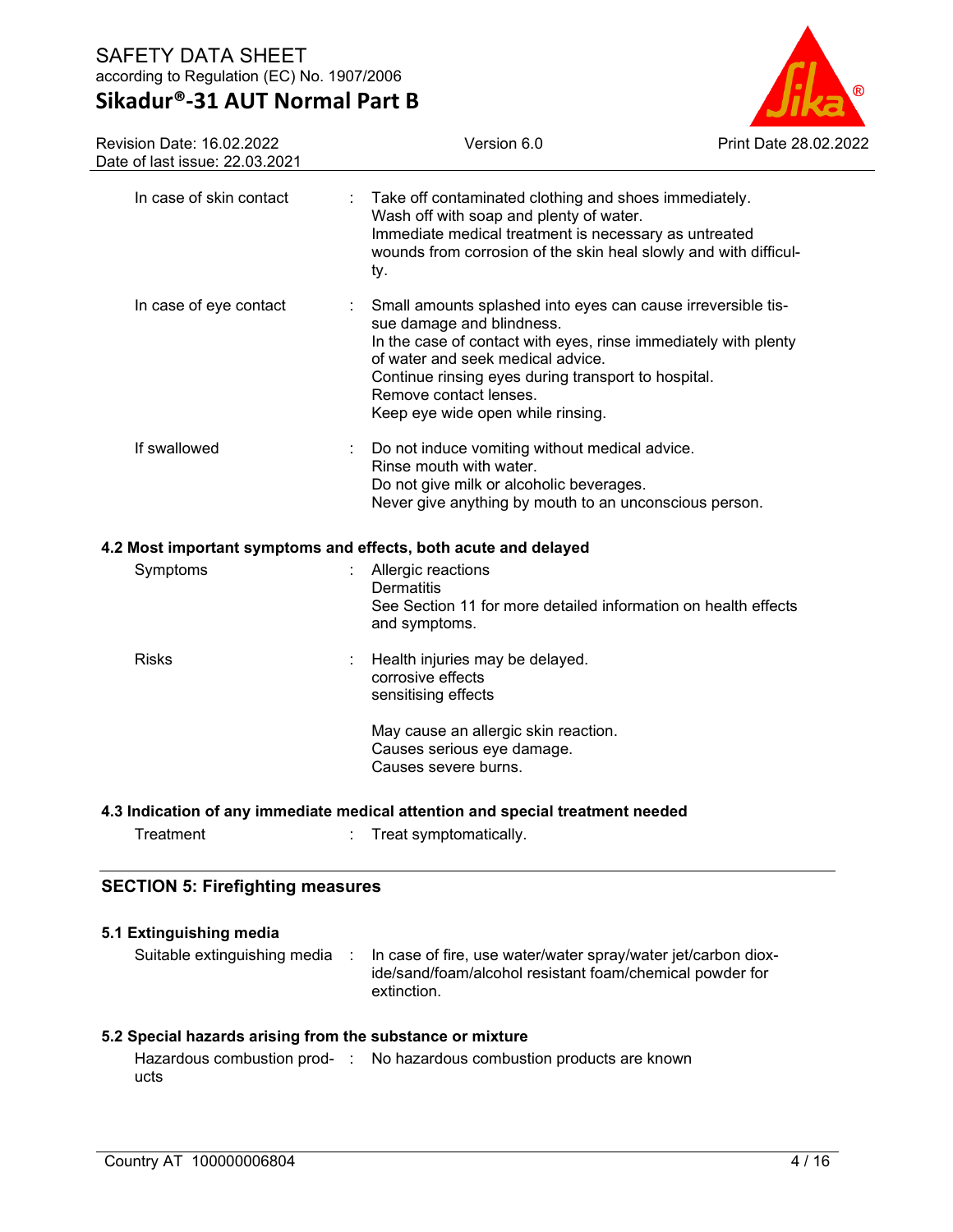

| Revision Date: 16.02.2022<br>Date of last issue: 22.03.2021 |  | Version 6.0                                                                                   | Print Date 28.02.20 |
|-------------------------------------------------------------|--|-----------------------------------------------------------------------------------------------|---------------------|
| 5.3 Advice for firefighters                                 |  |                                                                                               |                     |
| for firefighters                                            |  | Special protective equipment : In the event of fire, wear self-contained breathing apparatus. |                     |
| Further information                                         |  | : Standard procedure for chemical fires.                                                      |                     |
| <b>SECTION 6: Accidental release measures</b>               |  |                                                                                               |                     |

|                                                          | 6.1 Personal precautions, protective equipment and emergency procedures                                                                                        |
|----------------------------------------------------------|----------------------------------------------------------------------------------------------------------------------------------------------------------------|
| Personal precautions                                     | : Use personal protective equipment.<br>Deny access to unprotected persons.                                                                                    |
| <b>6.2 Environmental precautions</b>                     |                                                                                                                                                                |
| Environmental precautions                                | : Do not flush into surface water or sanitary sewer system.<br>If the product contaminates rivers and lakes or drains inform<br>respective authorities.        |
| 6.3 Methods and material for containment and cleaning up |                                                                                                                                                                |
| Methods for cleaning up                                  | Soak up with inert absorbent material (e.g. sand, silica gel,<br>acid binder, universal binder, sawdust).<br>Keep in suitable, closed containers for disposal. |

### **6.4 Reference to other sections**

For personal protection see section 8.

# **SECTION 7: Handling and storage**

### **7.1 Precautions for safe handling**

| Advice on safe handling | Avoid exceeding the given occupational exposure limits (see<br>section 8).<br>Do not get in eyes, on skin, or on clothing.<br>For personal protection see section 8.<br>Persons with a history of skin sensitisation problems or asth-<br>ma, allergies, chronic or recurrent respiratory disease should<br>not be employed in any process in which this mixture is being<br>used.<br>Smoking, eating and drinking should be prohibited in the ap-<br>plication area.<br>Follow standard hygiene measures when handling chemical<br>products |
|-------------------------|----------------------------------------------------------------------------------------------------------------------------------------------------------------------------------------------------------------------------------------------------------------------------------------------------------------------------------------------------------------------------------------------------------------------------------------------------------------------------------------------------------------------------------------------|
| fire and explosion      | Advice on protection against : Normal measures for preventive fire protection.                                                                                                                                                                                                                                                                                                                                                                                                                                                               |
| Hygiene measures        | : Handle in accordance with good industrial hygiene and safety<br>practice. When using do not eat or drink. When using do not<br>smoke. Wash hands before breaks and at the end of workday.                                                                                                                                                                                                                                                                                                                                                  |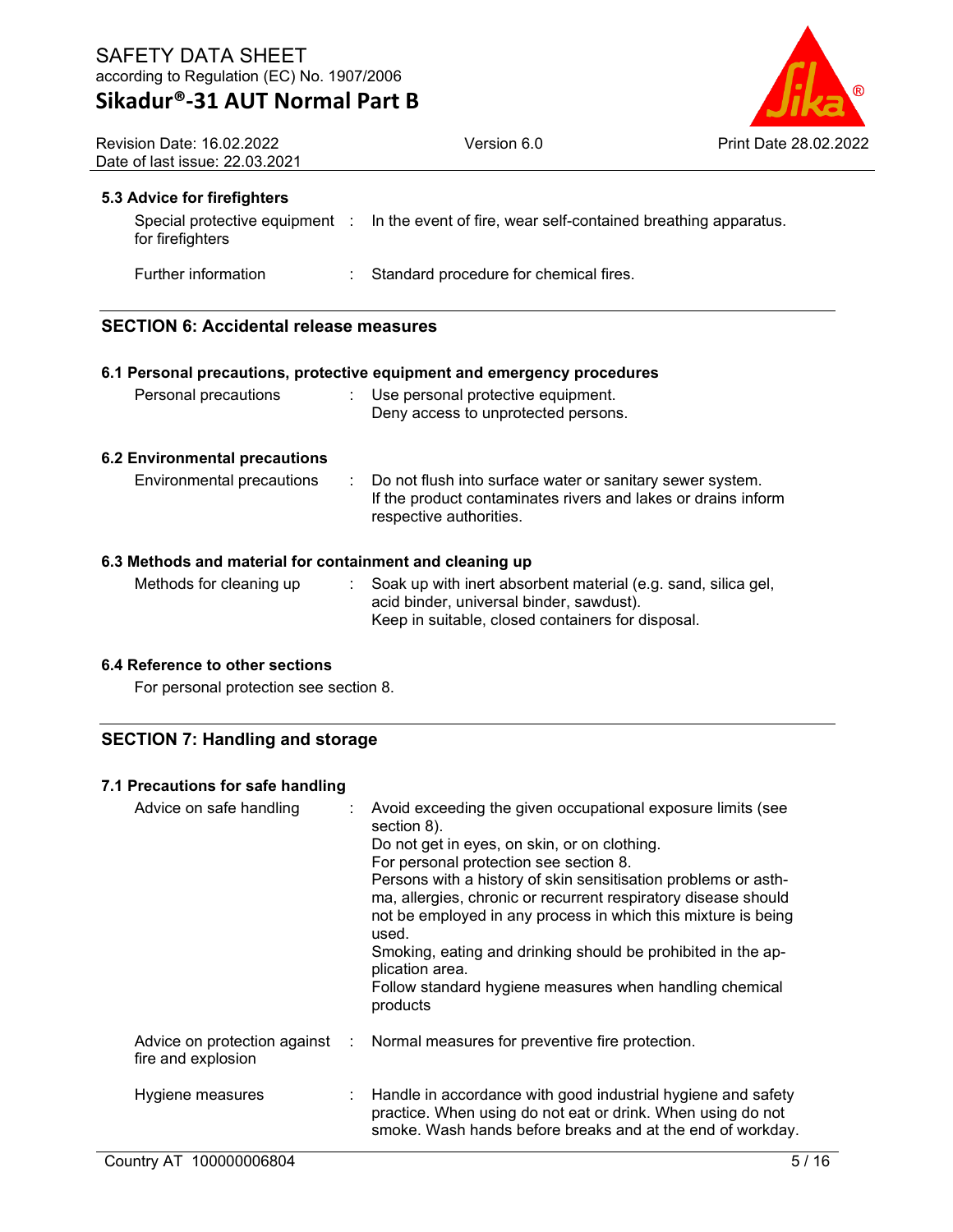

Revision Date: 16.02.2022 Date of last issue: 22.03.2021

#### **7.2 Conditions for safe storage, including any incompatibilities**

| Requirements for storage<br>areas and containers |   | Keep container tightly closed in a dry and well-ventilated<br>place. Store in accordance with local regulations. |
|--------------------------------------------------|---|------------------------------------------------------------------------------------------------------------------|
| Storage class (TRGS 510)                         |   | : 8A                                                                                                             |
| Further information on stor-<br>age stability    | ÷ | No decomposition if stored and applied as directed.                                                              |
| 7.3 Specific end use(s)                          |   |                                                                                                                  |
| Specific use(s)                                  |   | Consult most current local Product Data Sheet prior to any<br>use.                                               |

### **SECTION 8: Exposure controls/personal protection**

#### **8.1 Control parameters**

Contains no substances with occupational exposure limit values.

#### **8.2 Exposure controls**

#### **Engineering measures**

Maintain air concentrations below occupational exposure standards. Ensure adequate ventilation, especially in confined areas.

#### **Personal protective equipment**

| Eye protection                         |                | Safety glasses with side-shields conforming to EN166<br>Eye wash bottle with pure water<br>Wear eye/face protection.                                                                                                                                |
|----------------------------------------|----------------|-----------------------------------------------------------------------------------------------------------------------------------------------------------------------------------------------------------------------------------------------------|
| Hand protection                        |                | : Chemical-resistant, impervious gloves complying with an ap-<br>proved standard must be worn at all times when handling<br>chemical products. Reference number EN 374. Follow manu-<br>facturer specifications.                                    |
|                                        |                | Suitable for short time use or protection against splashes:<br>Butyl rubber/nitrile rubber gloves (> 0,1 mm)<br>Contaminated gloves should be removed.<br>Suitable for permanent exposure:<br>Viton gloves (0.4 mm),<br>breakthrough time > 30 min. |
| Skin and body protection               | $\mathbb{R}^n$ | Protective clothing (e.g. Safety shoes acc. to EN ISO 20345,<br>long-sleeved working clothing, long trousers). Rubber aprons<br>and protective boots are additionaly recommended for mixing<br>and stirring work.                                   |
| Respiratory protection                 |                | : No special measures required.                                                                                                                                                                                                                     |
| <b>Environmental exposure controls</b> |                |                                                                                                                                                                                                                                                     |
| General advice                         |                | : Do not flush into surface water or sanitary sewer system.<br>If the product contaminates rivers and lakes or drains inform<br>respective authorities.                                                                                             |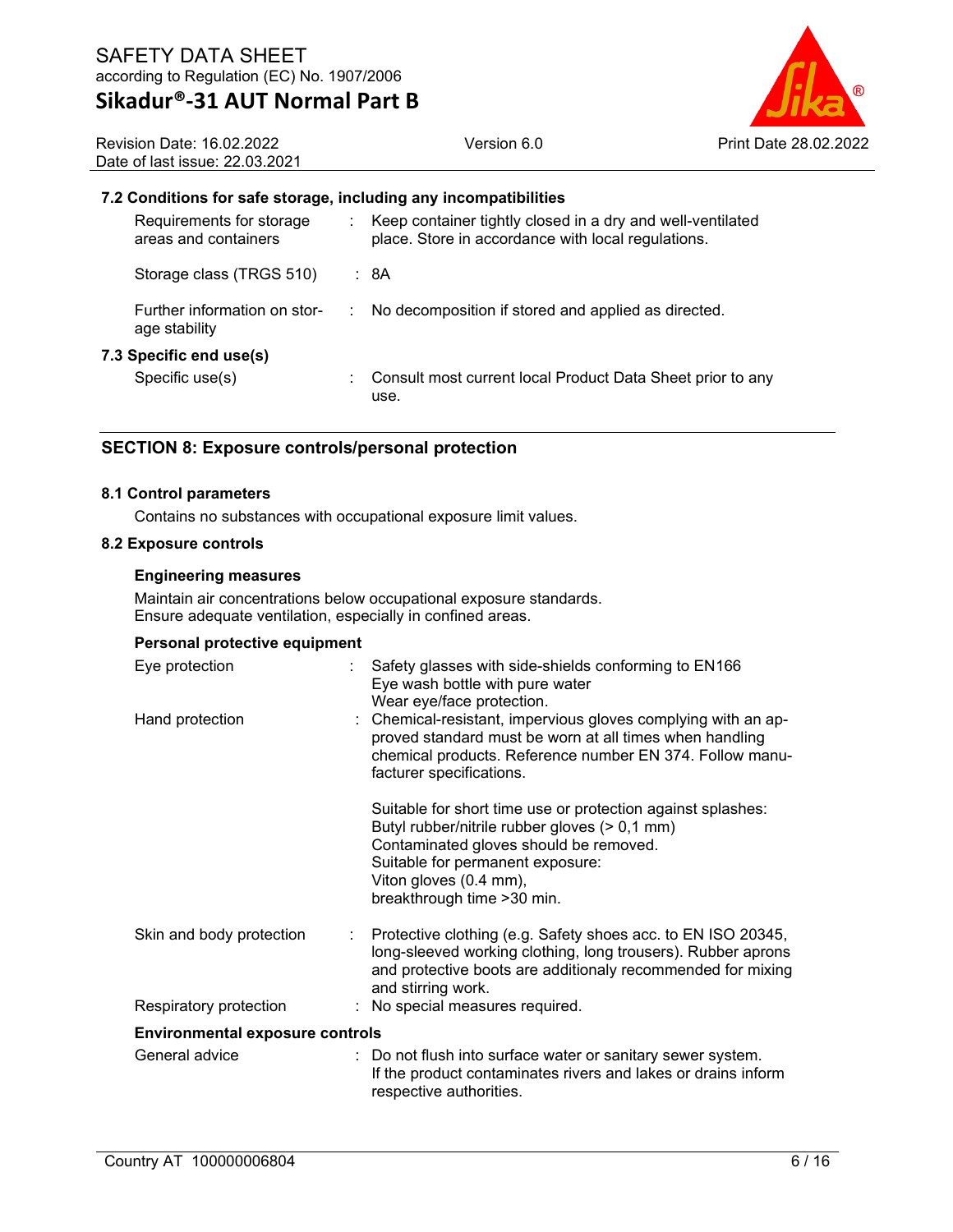Version 6.0 **Print Date 28.02.2022** 

Revision Date: 16.02.2022 Date of last issue: 22.03.2021

# **SECTION 9: Physical and chemical properties**

### **9.1 Information on basic physical and chemical properties**

| Physical state<br>Appearance<br>Colour<br>Odour                                                                           |                | liquid<br>paste<br>dark grey<br>amine-like  |
|---------------------------------------------------------------------------------------------------------------------------|----------------|---------------------------------------------|
| Melting point/range / Freezing : No data available<br>point                                                               |                |                                             |
| Boiling point/boiling range                                                                                               |                | : No data available                         |
| Flammability (solid, gas)                                                                                                 |                | : No data available                         |
| Upper/lower flammability or explosive limits<br>Upper explosion limit / Up- : No data available<br>per flammability limit |                |                                             |
| Lower explosion limit /<br>Lower flammability limit                                                                       | $\mathbb{R}^n$ | No data available                           |
| Flash point                                                                                                               | t.             | >101 °C<br>Method: closed cup               |
| Auto-ignition temperature                                                                                                 | t.             | Not applicable                              |
|                                                                                                                           |                | No data available                           |
| Decomposition temperature                                                                                                 | t.             | No data available                           |
| рH                                                                                                                        | t.             | > 11 (20 °C)<br>Concentration: 500 g/l 50 % |
| <b>Viscosity</b>                                                                                                          |                |                                             |
| Viscosity, kinematic                                                                                                      | ÷.             | $>$ 20,5 mm2/s (40 °C)                      |
| Solubility(ies)<br>Water solubility                                                                                       | ÷              | insoluble                                   |
| Partition coefficient: n-<br>octanol/water                                                                                |                | No data available                           |
| Vapour pressure                                                                                                           | ÷              | 0,07 hPa                                    |
| Density                                                                                                                   |                | ca. 1,94 g/cm3 (20 °C)                      |
| Relative vapour density                                                                                                   | t              | No data available                           |
| Particle characteristics                                                                                                  |                | No data available                           |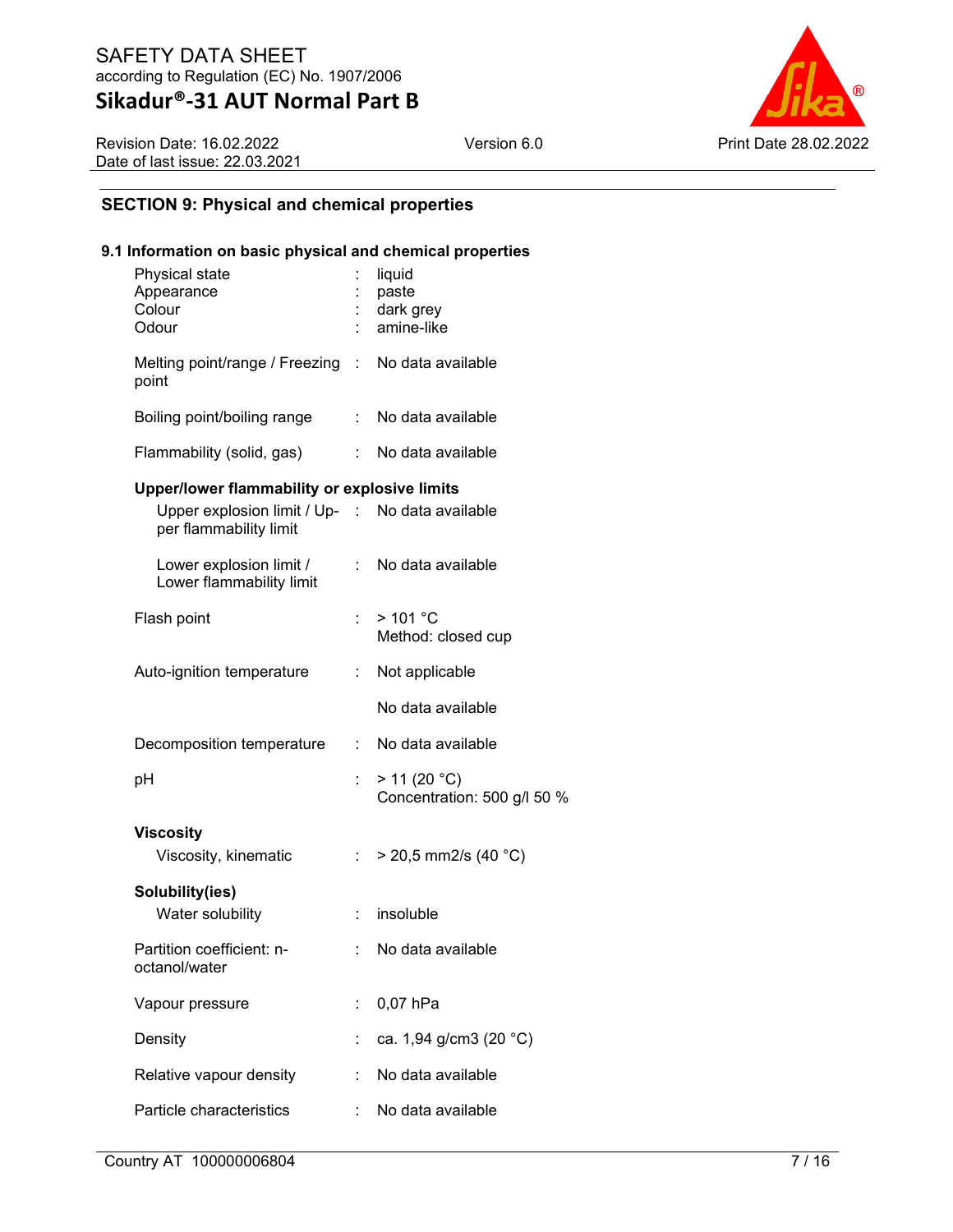# **Sikadur®-31 AUT Normal Part B**

Revision Date: 16.02.2022 Date of last issue: 22.03.2021



### **9.2 Other information**

No data available

# **SECTION 10: Stability and reactivity**

#### **10.1 Reactivity**

No dangerous reaction known under conditions of normal use.

#### **10.2 Chemical stability**

The product is chemically stable.

#### **10.3 Possibility of hazardous reactions**

Hazardous reactions : Stable under recommended storage conditions.

#### **10.4 Conditions to avoid**

Conditions to avoid : No data available

#### **10.5 Incompatible materials**

| Materials to avoid |  | No data available |
|--------------------|--|-------------------|
|--------------------|--|-------------------|

### **10.6 Hazardous decomposition products**

No decomposition if stored and applied as directed.

### **SECTION 11: Toxicological information**

### **11.1 Information on hazard classes as defined in Regulation (EC) No 1272/2008**

#### **Acute toxicity**

Not classified based on available information.

#### **Components:**

#### **benzyl alcohol:**

| Acute oral toxicity       | : LD50 Oral (Rat): 1.620 mg/kg                                                   |
|---------------------------|----------------------------------------------------------------------------------|
| Acute inhalation toxicity | : $LC50 (Rat): > 4,178 mg/l$<br>Exposure time: 4 h<br>Test atmosphere: dust/mist |

#### **3-aminomethyl-3,5,5-trimethylcyclohexylamine:**

| Acute oral toxicity       | Acute toxicity estimate: 1.030 mg/kg<br>Method: Acute toxicity estimate according to Regulation (EC)<br>No. 1272/2008 |
|---------------------------|-----------------------------------------------------------------------------------------------------------------------|
| Acute inhalation toxicity | : $LC50$ (Rat): $> 5$ mg/l<br>Exposure time: 4 h<br>Test atmosphere: dust/mist                                        |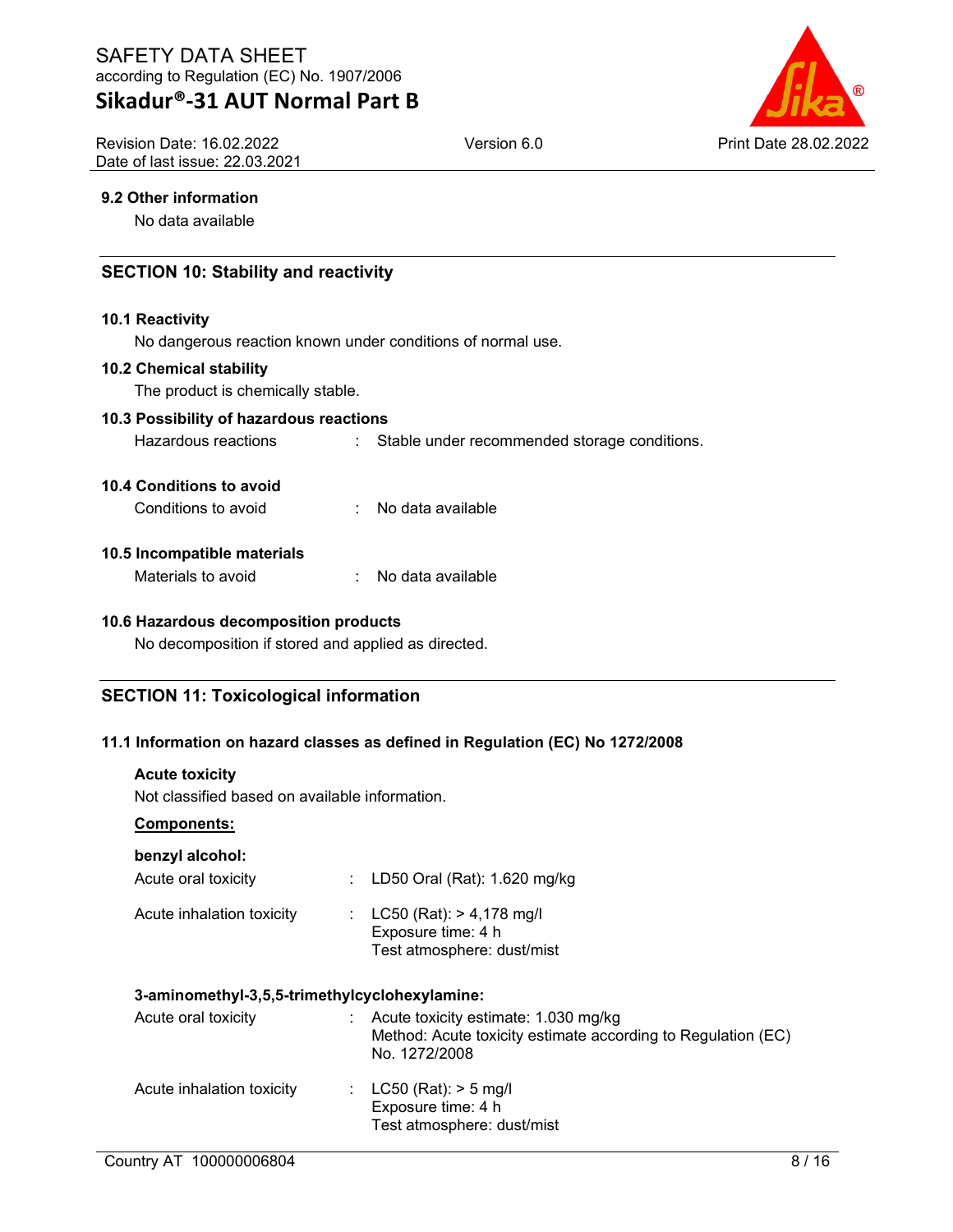# **Sikadur®-31 AUT Normal Part B**



| Revision Date: 16.02.2022<br>Date of last issue: 22.03.2021 | Version 6.0                                                                     | Print Date 28.02.2022 |
|-------------------------------------------------------------|---------------------------------------------------------------------------------|-----------------------|
|                                                             |                                                                                 |                       |
| Acute dermal toxicity                                       | : LD50 Dermal (Rabbit): $> 2.000$ mg/kg                                         |                       |
|                                                             | LD50 (Rabbit): > 2.000 - 5.000 mg/kg                                            |                       |
|                                                             | Amines, polyethylenepoly-, triethylenetetramine fraction:                       |                       |
| Acute oral toxicity                                         | : LD50 Oral (Rat): 1.716 mg/kg                                                  |                       |
| Acute inhalation toxicity                                   | : Assessment: Corrosive to the respiratory tract.                               |                       |
| Acute dermal toxicity                                       | : LD50 Dermal (Rabbit): 1.465 mg/kg                                             |                       |
| (1-methylethyl)-1,1'-biphenyl:                              |                                                                                 |                       |
| Acute oral toxicity                                         | $\therefore$ LD50 Oral (Rat): 4.650 mg/kg<br>Method: OECD Test Guideline 401    |                       |
| 2,4,6-tris(dimethylaminomethyl)phenol:                      |                                                                                 |                       |
| Acute oral toxicity                                         | : LD50 (Rat): $> 1.999$ mg/kg<br>Remarks: Harmful if swallowed.                 |                       |
|                                                             | Annex VI - Harmonised                                                           |                       |
|                                                             | REGULATION (EC) No 1272/2008                                                    |                       |
| Adduct IA (epoxy amine adduct):                             |                                                                                 |                       |
| Acute oral toxicity                                         | : LD50 Oral (Rat, female): 300 - 2.000 mg/kg<br>Method: OECD Test Guideline 423 |                       |
| <b>Skin corrosion/irritation</b>                            |                                                                                 |                       |
| Causes severe burns.                                        |                                                                                 |                       |
| Components:                                                 |                                                                                 |                       |
| 2,4,6-tris(dimethylaminomethyl)phenol:<br>Species           | : Rabbit                                                                        |                       |
| Assessment                                                  | Corrosive                                                                       |                       |
| Method                                                      | OECD Test Guideline 404                                                         |                       |
| Assessment                                                  | irritating                                                                      |                       |
| Remarks                                                     | Annex VI - Harmonised<br>REGULATION (EC) No 1272/2008                           |                       |
| Serious eye damage/eye irritation                           |                                                                                 |                       |
| Causes serious eye damage.                                  |                                                                                 |                       |
| Components:                                                 |                                                                                 |                       |
| 2,4,6-tris(dimethylaminomethyl)phenol:                      |                                                                                 |                       |
| Species                                                     | Rabbit                                                                          |                       |
| Assessment                                                  | Causes serious eye damage.                                                      |                       |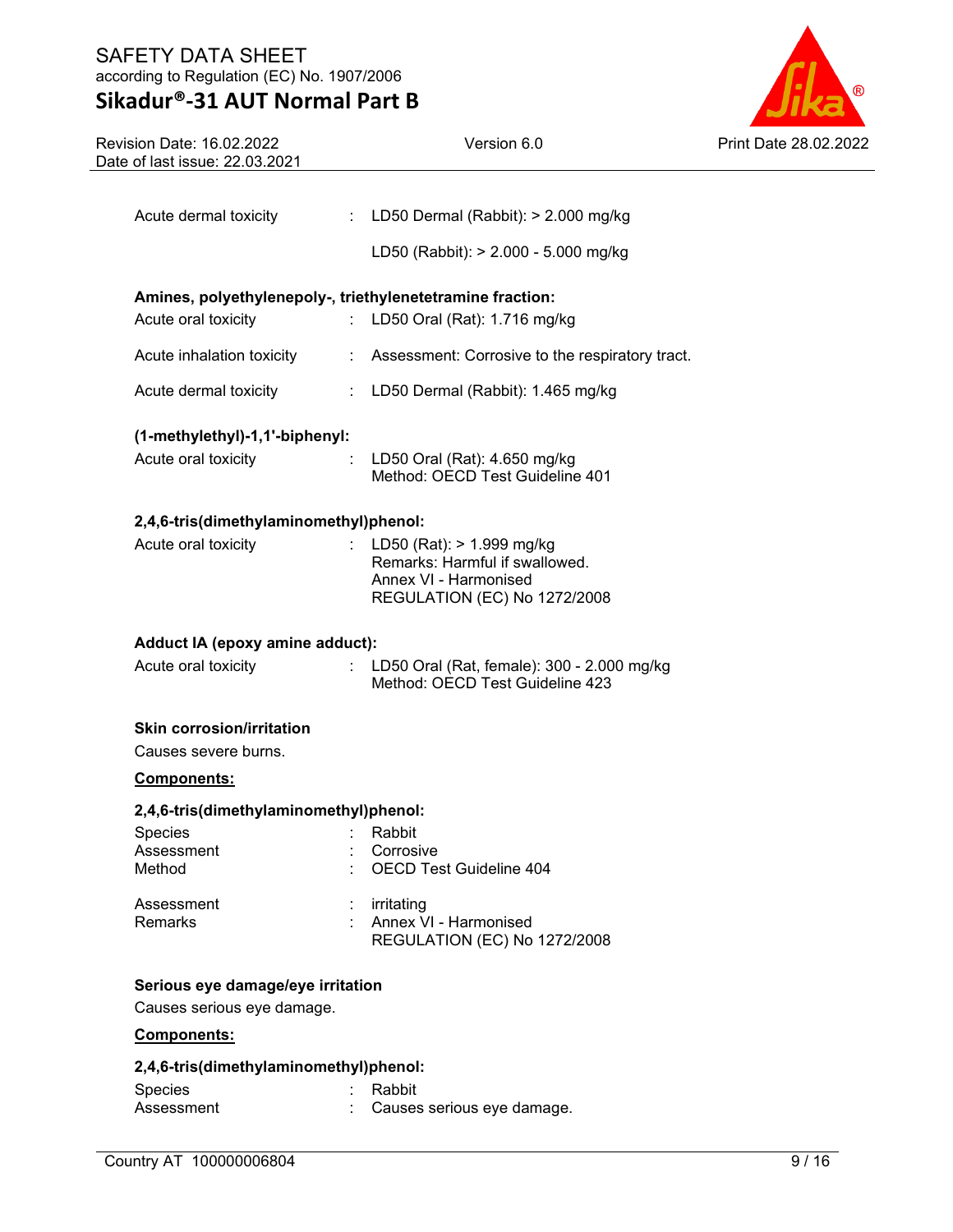Revision Date: 16.02.2022 Date of last issue: 22.03.2021



Assessment : irritating

Remarks : Annex VI - Harmonised REGULATION (EC) No 1272/2008

### **Respiratory or skin sensitisation**

### **Skin sensitisation**

May cause an allergic skin reaction.

#### **Respiratory sensitisation**

Not classified based on available information.

#### **Germ cell mutagenicity**

Not classified based on available information.

### **Carcinogenicity**

Not classified based on available information.

#### **Reproductive toxicity**

Not classified based on available information.

### **STOT - single exposure**

Not classified based on available information.

#### **STOT - repeated exposure**

Not classified based on available information.

#### **Aspiration toxicity**

Not classified based on available information.

### **11.2 Information on other hazards**

### **Endocrine disrupting properties**

#### **Product:**

Assessment : The substance/mixture does not contain components considered to have endocrine disrupting properties according to REACH Article 57(f) or Commission Delegated regulation (EU) 2017/2100 or Commission Regulation (EU) 2018/605 at levels of 0.1% or higher.

# **SECTION 12: Ecological information**

### **12.1 Toxicity**

| <b>Components:</b>                                     |   |                                                                      |      |
|--------------------------------------------------------|---|----------------------------------------------------------------------|------|
| benzyl alcohol:                                        |   |                                                                      |      |
| Toxicity to fish                                       |   | : $LC50$ (Fish): $> 100$ mg/l<br>Exposure time: 96 h                 |      |
| Toxicity to daphnia and other<br>aquatic invertebrates | ÷ | EC50 (Daphnia magna (Water flea)): > 100 mg/l<br>Exposure time: 48 h |      |
| Country AT 100000006804                                |   |                                                                      | ′ 16 |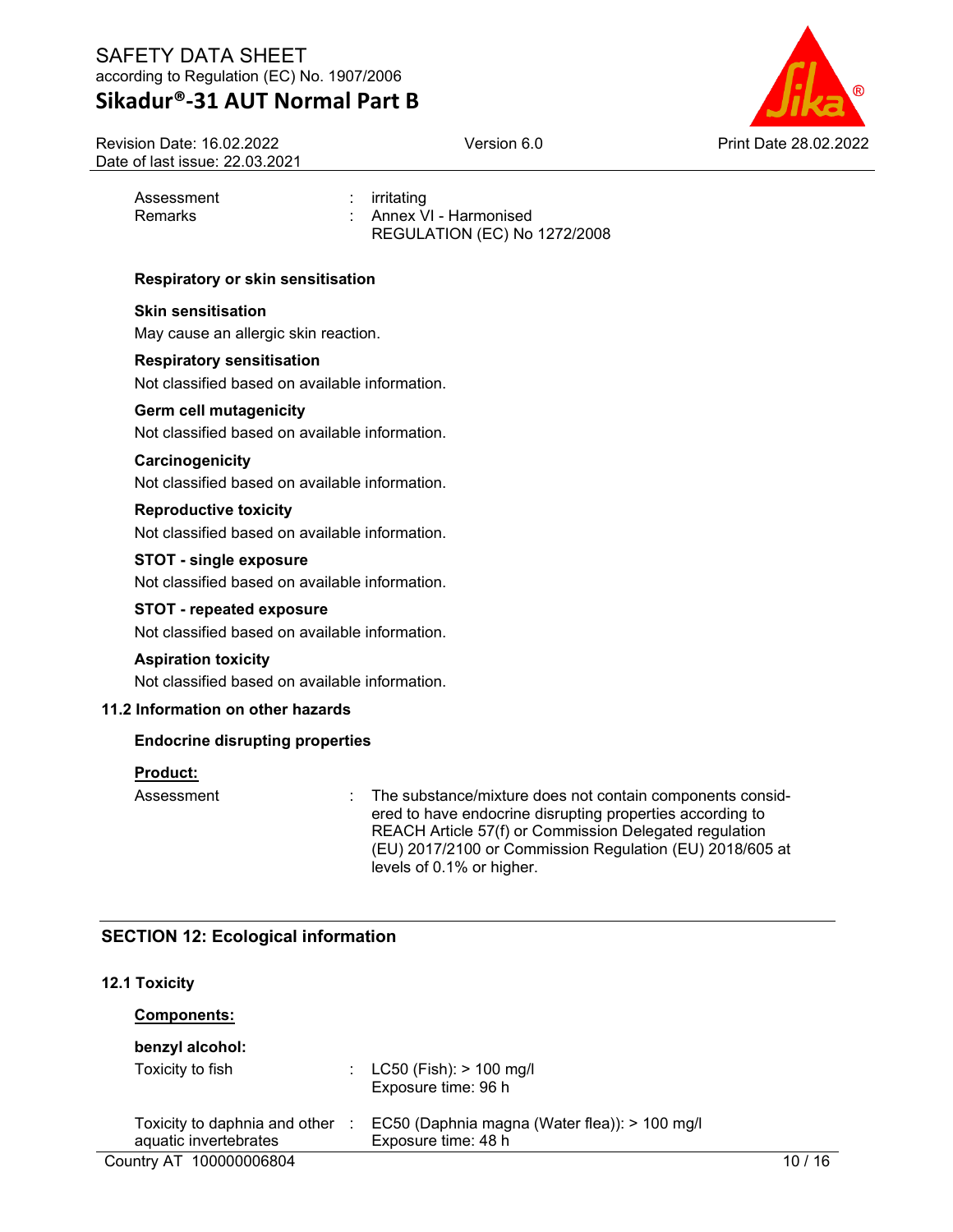Version 6.0 Print Date 28.02.2022

Revision Date: 16.02.2022 Date of last issue: 22.03.2021

# **3-aminomethyl-3,5,5-trimethylcyclohexylamine:**

| Toxicity to algae/aquatic<br>t.<br>plants | ErC50 (Desmodesmus subspicatus (green algae)): > 10 - 100<br>mq/l<br>Exposure time: 72 h                      |  |  |  |
|-------------------------------------------|---------------------------------------------------------------------------------------------------------------|--|--|--|
|                                           | NOEC (Desmodesmus subspicatus (green algae)): 1,5 mg/l<br>Exposure time: 72 h                                 |  |  |  |
| (1-methylethyl)-1,1'-biphenyl:            |                                                                                                               |  |  |  |
| aquatic invertebrates                     | Toxicity to daphnia and other : LC50 (Daphnia magna (Water flea)): 0,167 mg/l<br>Exposure time: 48 h          |  |  |  |
| 2,4,6-tris(dimethylaminomethyl)phenol:    |                                                                                                               |  |  |  |
| Toxicity to algae/aquatic<br>plants       | $\therefore$ EC50 (Scenedesmus capricornutum (fresh water algae)): > 10<br>$-100$ mg/l<br>Exposure time: 72 h |  |  |  |
| Adduct IA (epoxy amine adduct):           |                                                                                                               |  |  |  |
| Toxicity to algae/aquatic<br>plants       | : EC50 (Pseudokirchneriella subcapitata (algae)): 3,13 mg/l<br>Exposure time: 72 h                            |  |  |  |

Species: Daphnia magna (Water flea)

| iduct in Jepoxy allille adduct).             |  |                                                                                                                                                                                                                                                                                                                                                                                                                                                                                     |  |  |
|----------------------------------------------|--|-------------------------------------------------------------------------------------------------------------------------------------------------------------------------------------------------------------------------------------------------------------------------------------------------------------------------------------------------------------------------------------------------------------------------------------------------------------------------------------|--|--|
| xicity to algae/aquatic<br>ants              |  | : EC50 (Pseudokirchneriella su<br>Exposure time: 72 h                                                                                                                                                                                                                                                                                                                                                                                                                               |  |  |
| $\ldots$ . It is the field (Observate terms) |  | $\mathcal{L} = \mathbf{I} \cdot \mathbf{A} \cdot \mathbf{A} \cdot \mathbf{A} \cdot \mathbf{A} \cdot \mathbf{A} \cdot \mathbf{A} \cdot \mathbf{A} \cdot \mathbf{A} \cdot \mathbf{A} \cdot \mathbf{A} \cdot \mathbf{A} \cdot \mathbf{A} \cdot \mathbf{A} \cdot \mathbf{A} \cdot \mathbf{A} \cdot \mathbf{A} \cdot \mathbf{A} \cdot \mathbf{A} \cdot \mathbf{A} \cdot \mathbf{A} \cdot \mathbf{A} \cdot \mathbf{A} \cdot \mathbf{A} \cdot \mathbf{A} \cdot \mathbf{A} \cdot \mathbf{A$ |  |  |

| <b>LOXICITY TO HISTLI CALLOTTIC TOX-</b><br>icity)               | LUOU: T.OZ IIIQ/I<br>Exposure time: 96 h<br>Species: Danio rerio (zebra fish) |
|------------------------------------------------------------------|-------------------------------------------------------------------------------|
| Toxicity to daphnia and other :<br>aquatic invertebrates (Chron- | EC50: 1,75 mg/l<br>Exposure time: 48 h                                        |

**12.2 Persistence and degradability**

No data available

# **12.3 Bioaccumulative potential**

No data available

### **12.4 Mobility in soil**

ic toxicity)

No data available

# **12.5 Results of PBT and vPvB assessment**

### **Product:**

Assessment : This substance/mixture contains no components considered to be either persistent, bioaccumulative and toxic (PBT), or very persistent and very bioaccumulative (vPvB) at levels of 0.1% or higher..

### **12.6 Endocrine disrupting properties**

# **Product:**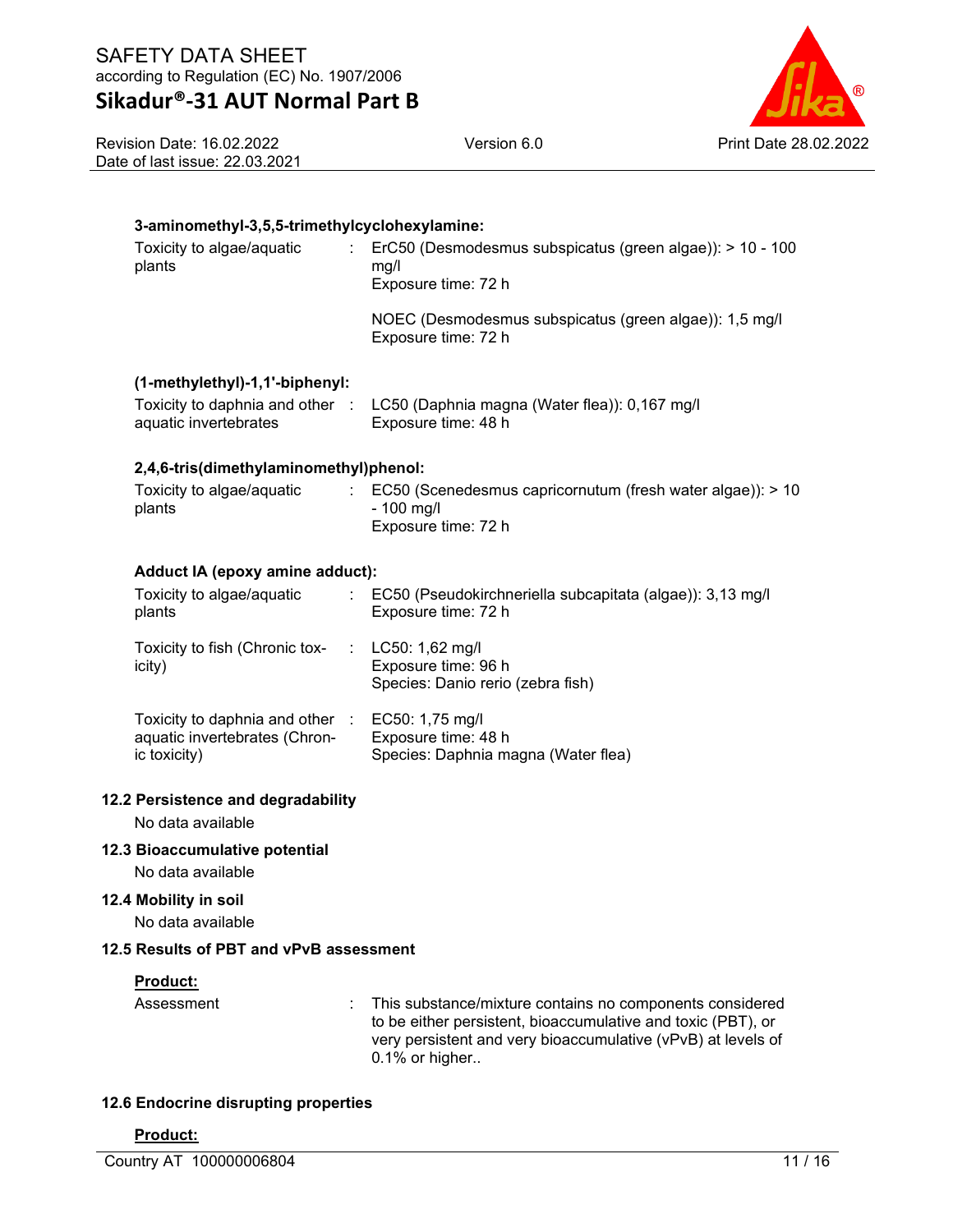

| Revision Date: 16.02.2022<br>Date of last issue: 22,03,2021 | Version 6.0                                                                                                                                                                                                                                                                 | <b>Print Date 28.02.2022</b> |
|-------------------------------------------------------------|-----------------------------------------------------------------------------------------------------------------------------------------------------------------------------------------------------------------------------------------------------------------------------|------------------------------|
| Assessment                                                  | : The substance/mixture does not contain components consid-<br>ered to have endocrine disrupting properties according to<br>REACH Article 57(f) or Commission Delegated regulation<br>(EU) 2017/2100 or Commission Regulation (EU) 2018/605 at<br>levels of 0.1% or higher. |                              |
| 12.7 Other adverse effects                                  |                                                                                                                                                                                                                                                                             |                              |
| <b>Product:</b><br>Additional ecological infor-<br>mation   | $\therefore$ An environmental hazard cannot be excluded in the event of<br>unprofessional handling or disposal.                                                                                                                                                             |                              |
|                                                             | Harmful to aquatic life with long lasting effects.                                                                                                                                                                                                                          |                              |

# **SECTION 13: Disposal considerations**

#### **13.1 Waste treatment methods**

| Product                   |    | The generation of waste should be avoided or minimized<br>wherever possible.                                                                                                                                                                                                                   |
|---------------------------|----|------------------------------------------------------------------------------------------------------------------------------------------------------------------------------------------------------------------------------------------------------------------------------------------------|
|                           |    | Empty containers or liners may retain some product residues.<br>This material and its container must be disposed of in a safe<br>way.                                                                                                                                                          |
|                           |    | Dispose of surplus and non-recyclable products via a licensed<br>waste disposal contractor.                                                                                                                                                                                                    |
|                           |    | Disposal of this product, solutions and any by-products should<br>at all times comply with the requirements of environmental<br>protection and waste disposal legislation and any regional<br>local authority requirements.<br>Avoid dispersal of spilled material and runoff and contact with |
|                           |    | soil, waterways, drains and sewers.                                                                                                                                                                                                                                                            |
| Austria - Waste catalogue |    | : 55352                                                                                                                                                                                                                                                                                        |
| Contaminated packaging    | t. | Completely emptied packagings can be given for recycling.<br>Packaging containing remains of dangerous substances, as<br>well as packagings disposed of remains can be unharmed<br>eliminated in accordance with the regulations.                                                              |
|                           |    | 15 01 10* packaging containing residues of or contaminated<br>by dangerous substances                                                                                                                                                                                                          |

# **SECTION 14: Transport information**

### **14.1 UN number**

| ADR         | : UN 1759 |
|-------------|-----------|
| IMDG.       | : UN 1759 |
| <b>IATA</b> | : UN 1759 |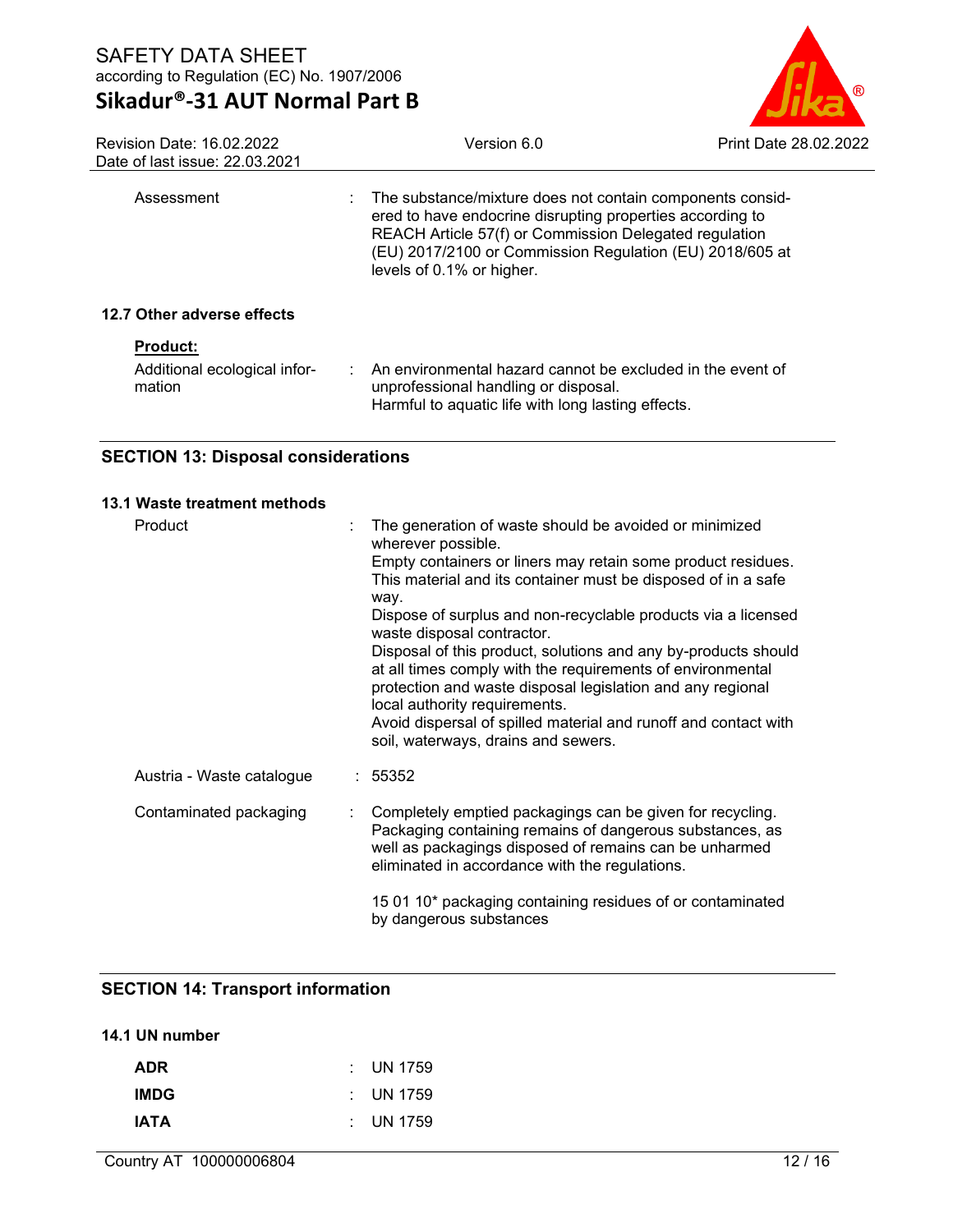

Revision Date: 16.02.2022 Date of last issue: 22.03.2021

# **14.2 UN proper shipping name**

| <b>ADR</b>                                                                                                                          |               | CORROSIVE SOLID, N.O.S.<br>(3-aminomethyl-3,5,5-trimethylcyclohexylamine, (1-<br>methylethyl)-1,1'-biphenyl) |
|-------------------------------------------------------------------------------------------------------------------------------------|---------------|--------------------------------------------------------------------------------------------------------------|
| <b>IMDG</b>                                                                                                                         | ÷.            | CORROSIVE SOLID, N.O.S.<br>(3-aminomethyl-3,5,5-trimethylcyclohexylamine, (1-<br>methylethyl)-1,1'-biphenyl) |
| <b>IATA</b>                                                                                                                         | ÷.            | Corrosive solid, n.o.s.<br>(3-aminomethyl-3,5,5-trimethylcyclohexylamine, (1-<br>methylethyl)-1,1'-biphenyl) |
| 14.3 Transport hazard class(es)                                                                                                     |               |                                                                                                              |
| <b>ADR</b>                                                                                                                          | t.            | 8                                                                                                            |
| <b>IMDG</b>                                                                                                                         |               | 8                                                                                                            |
| <b>IATA</b>                                                                                                                         | ÷.            | 8                                                                                                            |
| 14.4 Packing group                                                                                                                  |               |                                                                                                              |
| <b>ADR</b><br>Packing group<br><b>Classification Code</b><br>Hazard Identification Number : 80<br>Labels<br>Tunnel restriction code |               | $\pm$ - 111 $\pm$<br>$\therefore$ C10<br>8<br>(E)                                                            |
| <b>IMDG</b><br>Packing group<br>Labels<br>EmS Code<br>Remarks                                                                       |               | $\mathbf{III}$<br>8<br>: F-A, S-B<br>Alkalis                                                                 |
| <b>IATA (Cargo)</b><br>Packing instruction (cargo<br>aircraft)<br>Packing instruction (LQ)<br>Packing group<br>Labels               | ÷.            | 864<br>: Y845<br>$\mathbf{III}$<br>Corrosive                                                                 |
| IATA (Passenger)<br>Packing instruction (passen-<br>ger aircraft)<br>Packing instruction (LQ)<br>Packing group<br>Labels            | $\mathcal{L}$ | 860<br>Y845<br>Ш<br>Corrosive                                                                                |
| <b>14.5 Environmental hazards</b>                                                                                                   |               |                                                                                                              |
| <b>ADR</b>                                                                                                                          |               |                                                                                                              |
| Environmentally hazardous                                                                                                           |               | no                                                                                                           |
| <b>IMDG</b><br>Marine pollutant                                                                                                     |               | no                                                                                                           |
| <b>IATA (Passenger)</b>                                                                                                             |               |                                                                                                              |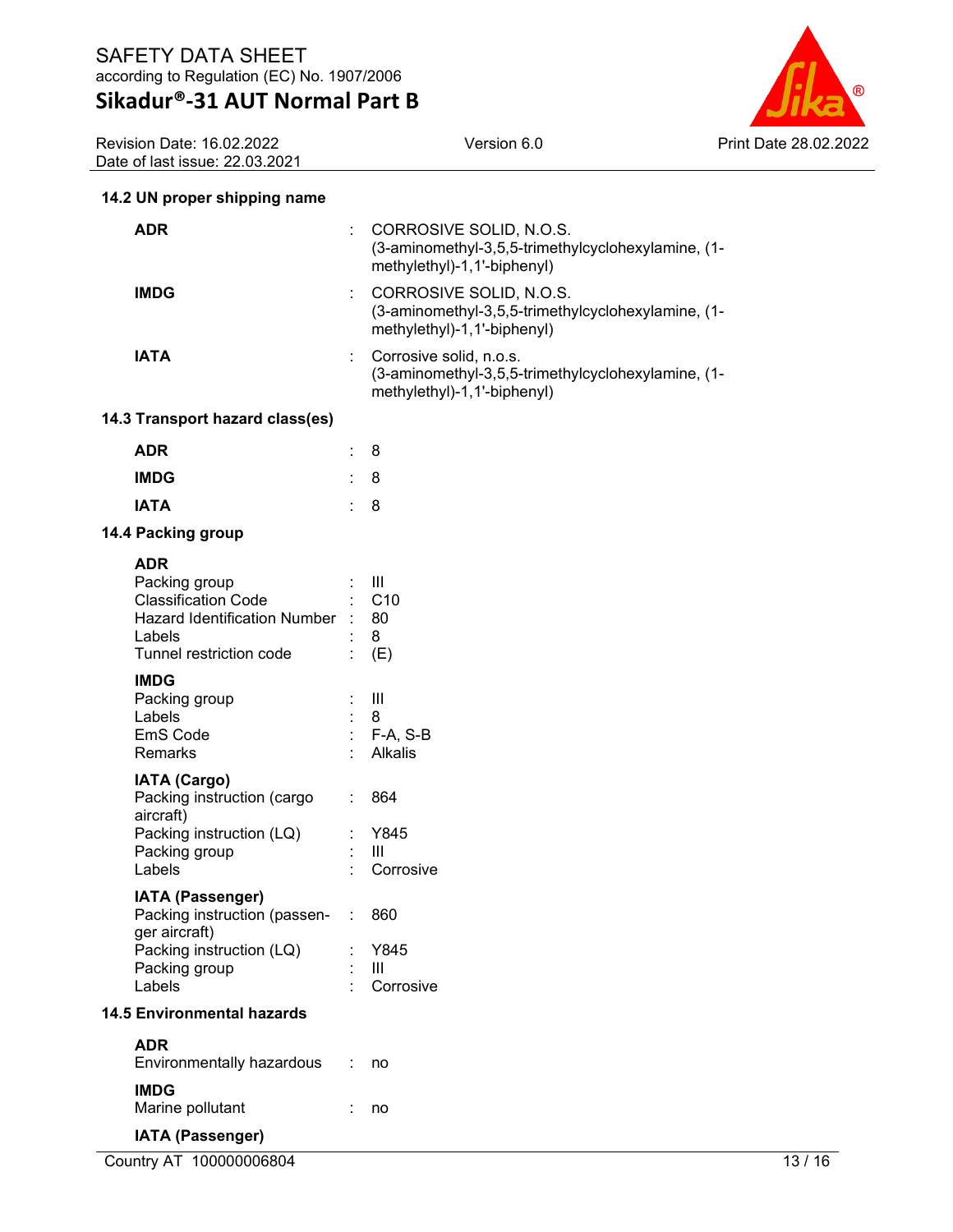# **Sikadur®-31 AUT Normal Part B**

Version 6.0 Print Date 28.02.2022

Revision Date: 16.02.2022 Date of last issue: 22.03.2021

Environmentally hazardous : no

**IATA (Cargo)** Environmentally hazardous : no

### **14.6 Special precautions for user**

The transport classification(s) provided herein are for informational purposes only, and solely based upon the properties of the unpackaged material as it is described within this Safety Data Sheet. Transportation classifications may vary by mode of transportation, package sizes, and variations in regional or country regulations.

### **14.7 Transport in bulk according to Annex II of Marpol and the IBC Code**

Not applicable for product as supplied.

# **SECTION 15: Regulatory information**

#### **15.1 Safety, health and environmental regulations/legislation specific for the substance or mixture** REACH - Restrictions on the manufacture, placing on the market and use of certain dangerous substances, mixtures and articles (Annex XVII) : Conditions of restriction for the following entries should be considered: Number on list 3 International Chemical Weapons Convention (CWC) Schedules of Toxic Chemicals and Precursors : Not applicable REACH - Candidate List of Substances of Very High Concern for Authorisation (Article 59). None of the components are listed  $(=> 0.1 \%)$ . REACH - List of substances subject to authorisation (Annex XIV) : Not applicable Regulation (EC) No 1005/2009 on substances that deplete the ozone layer : Not applicable Regulation (EU) 2019/1021 on persistent organic pollutants (recast) : Not applicable Regulation (EC) No 649/2012 of the European Parliament and the Council concerning the export and import of dangerous chemicals Not applicable REACH Information: All substances contained in our Products are - registered by our upstream suppliers, and/or - registered by us, and/or - excluded from the regulation, and/or - exempted from the registration. Risk classification according to VbF **Exempt** Seveso III: Directive 2012/18/EU of the European Parliament and of the Council on the control of major-accident hazards involving dangerous substances. Not applicable Water hazard class (Germany) : WGK 2 obviously hazardous to water Classification according to AwSV, Annex 1 (5.2)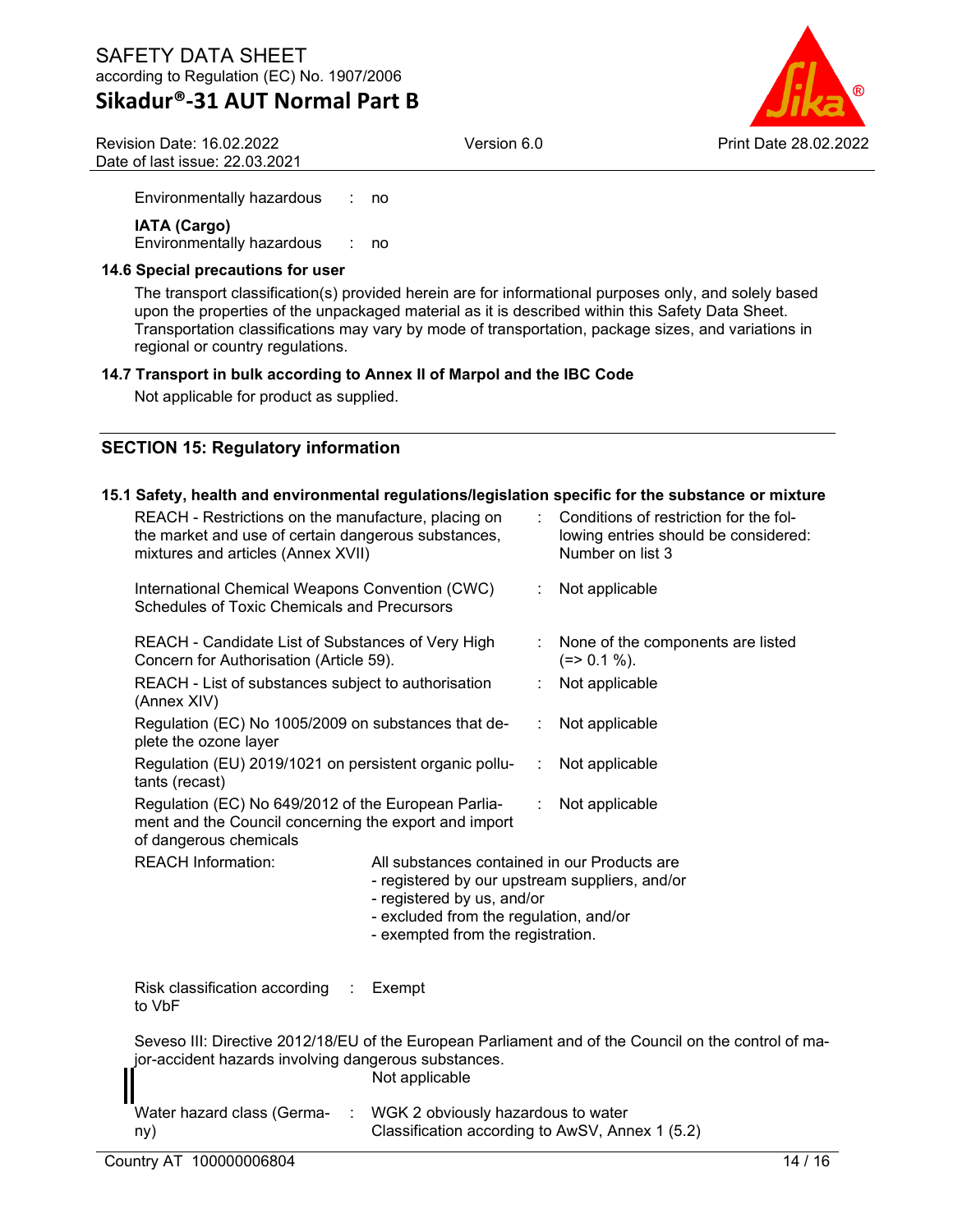

Revision Date: 16.02.2022 Date of last issue: 22.03.2021

| Volatile organic compounds |  | Law on the incentive tax for volatile organic compounds<br>(VOCV)<br>Volatile organic compounds (VOC) content: 8,13% w/w                                                 |
|----------------------------|--|--------------------------------------------------------------------------------------------------------------------------------------------------------------------------|
|                            |  | Directive 2010/75/EU of 24 November 2010 on industrial<br>emissions (integrated pollution prevention and control)<br>Volatile organic compounds (VOC) content: 8,13% w/w |

### **15.2 Chemical safety assessment**

No Chemical Safety Assessment has been carried out for this mixture by the supplier.

### **SECTION 16: Other information**

| <b>Full text of H-Statements</b>        |                                                                          |
|-----------------------------------------|--------------------------------------------------------------------------|
| H <sub>302</sub>                        | Harmful if swallowed.                                                    |
| H304                                    | May be fatal if swallowed and enters airways.                            |
| H312                                    | Harmful in contact with skin.                                            |
| H314                                    | Causes severe skin burns and eye damage.                                 |
| H317                                    | May cause an allergic skin reaction.                                     |
| H318                                    | Causes serious eye damage.                                               |
| H319                                    | Causes serious eye irritation.                                           |
| H332                                    | Harmful if inhaled.                                                      |
| H400                                    | Very toxic to aquatic life.                                              |
| H411                                    | Toxic to aquatic life with long lasting effects.                         |
| H412                                    | Harmful to aquatic life with long lasting effects.                       |
| <b>Full text of other abbreviations</b> |                                                                          |
| Acute Tox.                              | Acute toxicity                                                           |
| <b>Aquatic Acute</b>                    | Short-term (acute) aquatic hazard                                        |
| Aquatic Chronic                         | Long-term (chronic) aquatic hazard                                       |
| Asp. Tox.                               | Aspiration hazard                                                        |
| Eye Dam.                                | Serious eye damage                                                       |
| Eye Irrit.                              | Eye irritation                                                           |
| Skin Corr.                              | Skin corrosion                                                           |
| Skin Sens.                              | Skin sensitisation                                                       |
| <b>ADR</b>                              | European Agreement concerning the International Carriage of              |
|                                         | Dangerous Goods by Road                                                  |
| CAS                                     | <b>Chemical Abstracts Service</b>                                        |
| <b>DNEL</b>                             | Derived no-effect level                                                  |
| <b>EC50</b>                             | Half maximal effective concentration                                     |
| <b>GHS</b>                              | <b>Globally Harmonized System</b>                                        |
| <b>IATA</b>                             | International Air Transport Association                                  |
| <b>IMDG</b>                             | International Maritime Code for Dangerous Goods                          |
| LD <sub>50</sub>                        | Median lethal dosis (the amount of a material, given all at              |
|                                         | once, which causes the death of 50% (one half) of a group of             |
|                                         | test animals)                                                            |
| <b>LC50</b>                             | Median lethal concentration (concentrations of the chemical in           |
|                                         | air that kills 50% of the test animals during the observation            |
| <b>MARPOL</b>                           | period)<br>International Convention for the Prevention of Pollution from |
|                                         |                                                                          |